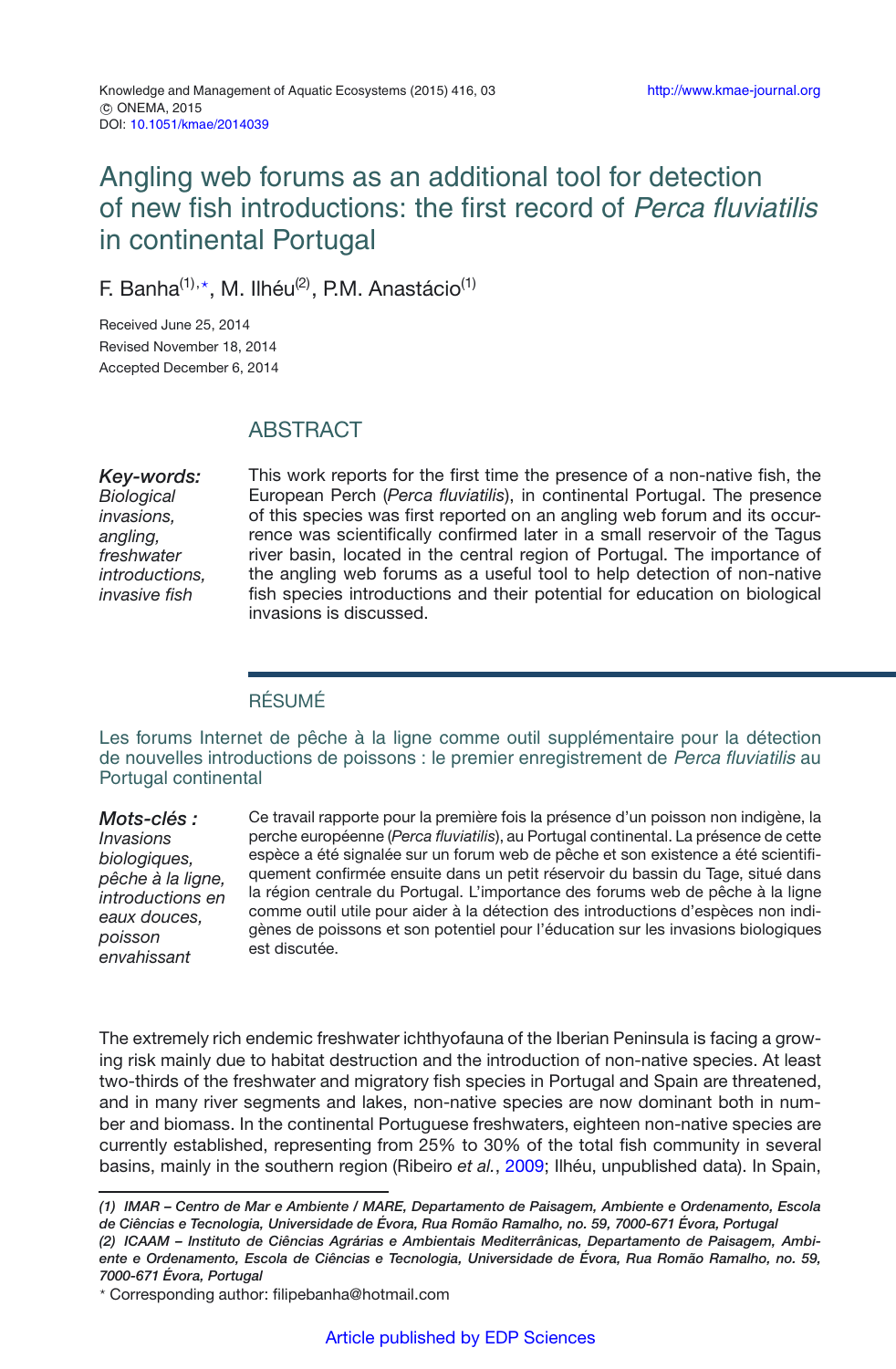<span id="page-1-0"></span>

*Figure 1*

*Perca fluviatilis distribution in the Iberian Peninsula. A- First record in Portugal, Vale longo reservoir in the Tagus river basin, reported in this work; B – invaded area in Spain in the Ebro and Catalonian river basins.*

twenty-six non-native fish species are currently established in freshwater ecosystems, representing at least 30% of the current freshwater fish fauna list (Elvira and Almodóvar, [2001;](#page-4-1) Leunda, [2010](#page-4-2)). The main routes or pathways for fish invasions in the Iberian Peninsula are well identified, being the entryway, the French border, with an invasion route from east to west, from Spain to Portugal. Most of these introductions occurred during the late 20th century and many of them were related to angling, including illegal stocking of target species and bait/"forage" species release.

The European perch, *Perca fluviatilis* (Linnaeus, 1758), is a medium-sized fish from the Percidae family. It is native to Europe and Siberia as far as the Kolyma River, being naturally absent from the Iberian Peninsula, Southern Italy and parts of the Balkan Peninsula. This species has a great capacity for adaptation to different environmental conditions and a high fecundity, being successfully introduced in several regions of the globe, including Oceania and Africa. In the Iberian Peninsula this species was introduced due to its sport value in the early 1970s, its present distribution being mainly restricted to the vicinity of the French border, in the Catalonian river basins, including the Ebro river. This species has been successfully introduced into the Azores Islands (Ribeiro *et al.*, [2009\)](#page-4-0), but no previous report of the species occurrence has been made for Continental Portugal. This work aims to report the first occurrence of *P*. *fluviatilis* in inland Portuguese waters. Additionally, the importance of angling web forums as a useful tool to help detection of non-native fish species introductions and their potential for education on biological invasions is discussed.

A web search on the most visited and oldest Portuguese angling forum [\(http://www.](http://www.portugalpesca.com) [portugalpesca.com,](http://www.portugalpesca.com) online since 2005; 5728 members; 261985 posts, accessed 18 August, 2013) was performed using the common name (in Portuguese) of non-native species present in Spain, but absent in Portugal, as keywords. After the analysis of the forum posts, including locations, photos and descriptions of the fish species, the report of *P. fluviatilis* catches (2 topics, 7 posts, 3 photos) was taken as potentially valid and field sampling was performed later on. The presence of *P. fluviatilis* in a small reservoir (Vale Longo; area = 3 ha) used for water supply by a conglomerate industry near Proença-a-Nova (Figure [1\)](#page-1-0) was reported in the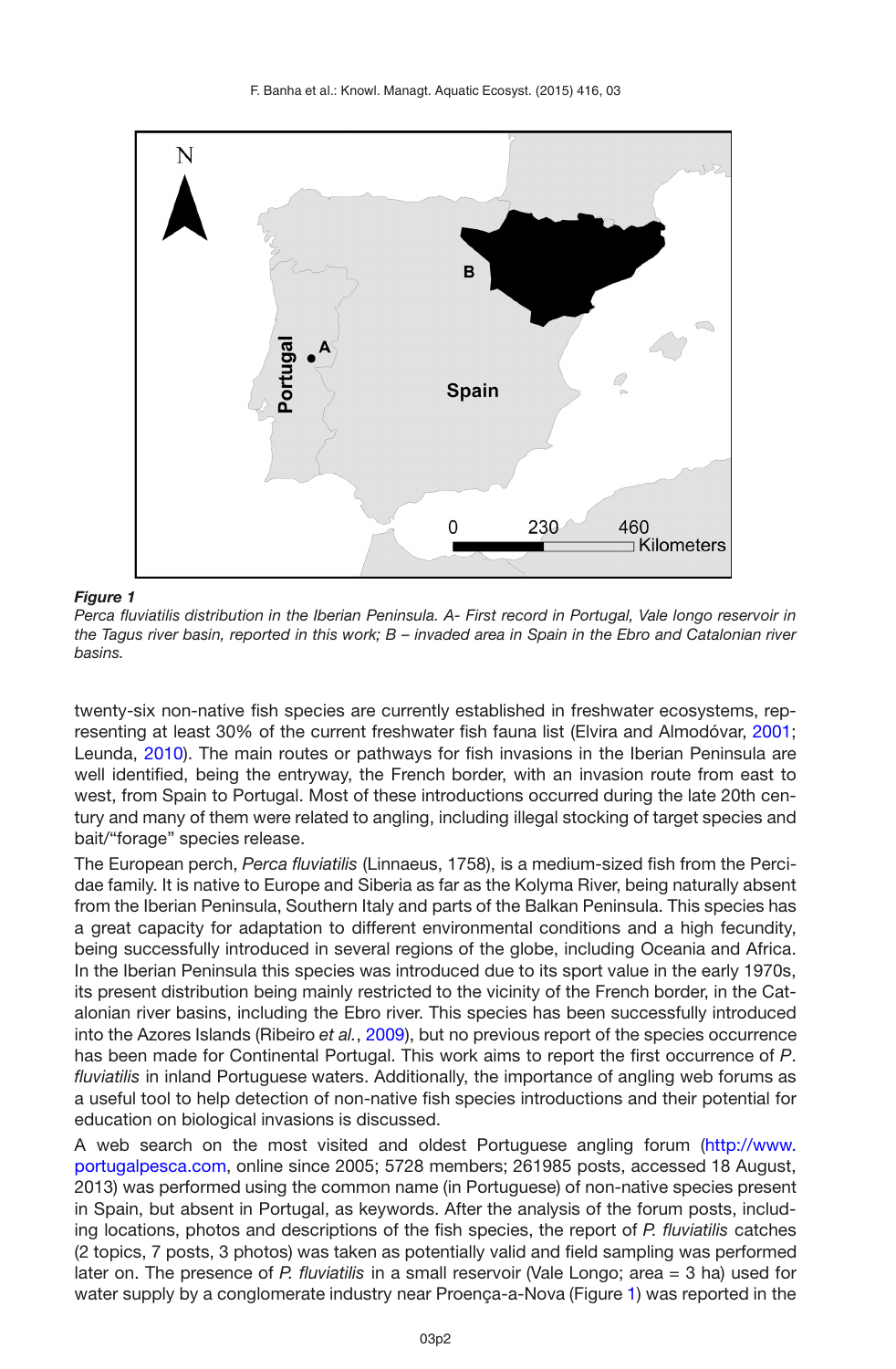web forum from 2013. Two field surveys were conducted in this reservoir in February 2014. In the first one we assessed the reservoir conditions to select the fishing method, concluding the inefficiency of electrofishing due to the very deep (mean water depth 12 m) and clear water, with low conductivity (value 103  $\mu$ s·cm<sup>-1</sup>). In the second one, a fishing rod was used with a small artificial lure technique. The session took 4 h, before sunset and a mature male (sexually active) *P. fluviatilis* was captured. No other individuals from this or from other species were captured, but 2 other small *P. fluviatilis* individuals (*<*10 cm) were seen near the banks. The species identification was confirmed following Kottelat and Freyhof [\(2007\)](#page-4-3) based on meristic features. The captured fish measured 17.2 cm standard length and presented 46.1 g of total weight. The specimen was transported alive in a bucket with water to the laboratory and preserved in 70% ethanol for future genetic analysis. During the field work, personal communications from three local fishermen revealed that this species is currently captured by anglers and its presence at this location dates from six to seven years ago. The gap between the date reported by the local fishermen (2007–2008) and the first post in the forum (2013) could be related to the reservoir's small size, low accessibility and number of fish species (Banha, unpublished data) and therefore its low attractiveness for anglers. The introduction of this species into continental Portugal nearly closes the list of potential predator fishes introduced primarily into Spain. We hypothesized that the long transport distance involved (more than 500 km) between this Portuguese small reservoir and the nearest well-established population in Spain (in the Ebro river basin), which may have functioned as a donor region, may be associated with illegal transport of *P. fluviatilis* specimens by recreational fishermen. The Ebro basin has a great influx of anglers from all over Europe (Binimelis *et al.*, [2007\)](#page-4-4). As an example, 11 international largemouth bass boat fishing competitions have occurred in the Mequinenza reservoir (Ebro basin) since 1992 and Portuguese teams have always been present in this competition, with 12 participants per year [\(www.caspebass.com\)](www.caspebass.com). Thus, *P. fluviatilis* (as well as other non-native species) can easily be transported alive in the livewell of modern fishing boats and this would be a likely process of transport. A possible reason for the introduction *of P. fluviatilis* into this particular reservoir may be related to the absence of other fish predator species in this water body (Banha, pers. observation), namely the non-native species *Micropterus salmoides*.

Since *P. fluviatilis* is apparently confined to this small reservoir, the Portuguese authorities (ICNF) were contacted so that an eradication plan could be started promptly. We propose lowering the water level of the reservoir, if possible reusing the water downstream, followed by selective electrofishing, with total removal of the individuals of this species and the rescue of native fishes. Additionally, a monitoring plan should be implemented to confirm the efficacy of the eradication plan during a 5–10-year period.

The first reported location of *P. fluviatilis* presence in Portugal is very close (less than 30 km) to the location of the first record of wels catfish (*Silurus glanis* L.) in the Portuguese Tagus river basin. The Tagus river basin in Portugal presents one of the highest richnesses of non-native predatory fishes, with the occurrence of zander (*Sander lucioperca* L.), pike (*Esox lucius* L.), largemouth black bass (*Micropterus salmoides* Lacépède), wels catfish (*Silurus glanis* L.) and now *P. fluviatilis*. The anglers' preference for non-native game fishing, the availability of fishing guide services in the area and the influxes of fishermen may increase the introduction rate of non-native species in inland waters. The anglers' preference for non-native fish species may be related to the absence of native predatory or game fish species in the majority of the Portuguese river basins, particularly in the central and southern regions (Matono *et al.*, [2012](#page-4-5)). In fact, native game fish species, namely the brown trout (*Salmo trutta* L.) and the Atlantic salmon (*Salmo salar* L.), are present mainly in the Northwest and in the mountain rivers of the Northern-Central region of Portugal (Cabral *et al.*, [2005](#page-4-6); Matono *et al.*, [2012\)](#page-4-5). Additionally, since the introduction of the largemouth black bass (*Micropterus salmoides*) in the 1950s, by the National Authority for Inland Fisheries (Ribeiro *et al.*, [2009\)](#page-4-0), the importance and popularity of predatory fish, as well as the number of recreational anglers, has increased considerably in the last few decades (Santos *et al.*, [2006](#page-4-7)). Portuguese law (Decreto-Lei no. 565/99) forbids the introduction of non-native species; however, many illegal fish introductions have been taking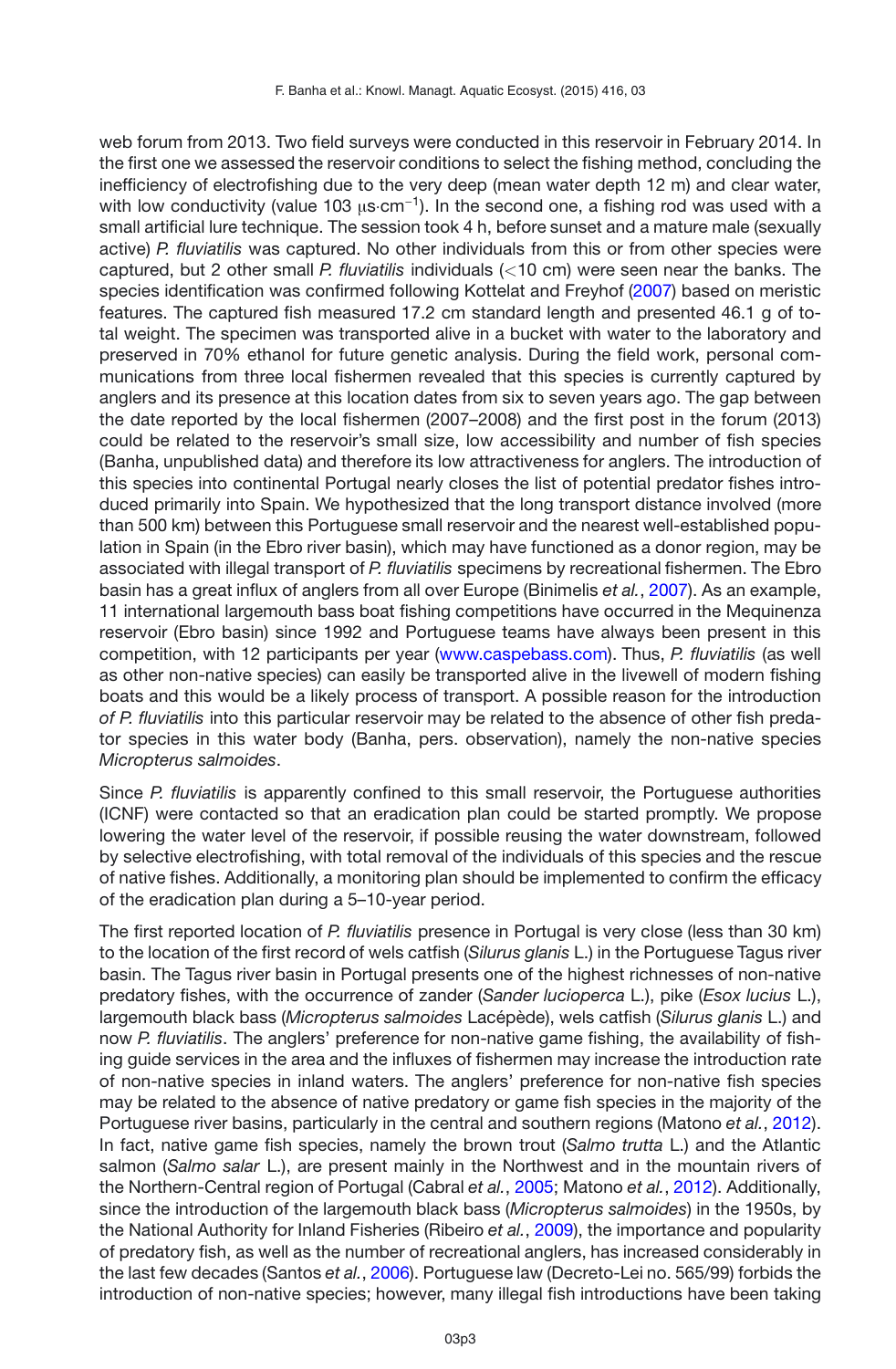place in the country, due to the lack of fishermen's awareness of biological invasion problems and inefficient control by the national authorities. Regrettably, Portuguese fishing law protects some of the oldest invasive species introduced (*e.g.* largemouth black bass) by applying minimum capture size and non-fishing periods (see [http://www.icnf.pt/portal/pesca/pdesportiva/](http://www.icnf.pt/portal/pesca/pdesportiva/calen-min) [calen-min\)](http://www.icnf.pt/portal/pesca/pdesportiva/calen-min). Fortunately, for the most recently introduced fish species these restrictions were not applied. In conclusion, anglers and environmental managers have conflicting interests. Non-native fish species recurrently introduced by anglers constitute a major concern and a great threat to native fauna through predation, competition, hybridization and transmission of new diseases to native fauna (see Leunda, [2010](#page-4-2); EEA, [2012\)](#page-4-8). For example, one of the most valued game fish species in Portugal, the non-native largemouth bass *Micropterus salmoides,* clearly affects the native fish community's structure (*e.g.* Godinho and Ferreira, [1998\)](#page-4-9).

In Portugal, there are currently more than 11 active web angling forums dedicated to freshwater fishing activities, corresponding to more than 357000 users and 1700000 posts. In these forums there is information about fish species abundance, places of capture, methods of capture, baits, common names used, the sport and food value of each species, photos, methods used for illegal capture and even places suggested for future introductions. We found several fishermen's posts wishing for the spread of *P. fluviatilis* (4 posts), *Rutilus rutilus* (5 posts) and the introduction of other non-native species, namely *Abramis sp.* (4 posts). The information and reports posted on the angling forums are not rigorous but can be extremely useful for planning field sampling. New fish species reports in these forums should be considered reliable if the posts are numerous and from multiple authors and if these posts provide precise locations and good quality photos of the specimens. However, even reliable posts should be subjected to *in situ* scientific validation. Therefore, it is important to establish a link between the forums' administrators and the scientific community, environmental managers and the related government agencies, allowing a rapid response to the detection of new fish species. This partnership could be even more important or vital as a tool for invasive species awareness and environmental education, since the information easily reaches a great number of target people, preventing future introductions.

The information accessed in angling forums was already essential for Ribeiro and Veríssimo [\(2014](#page-4-10)), who published the first record of other non-native game fish in Portugal, namely the roach, *Rutilus rutilus* (Linnaeus, 1758). In Portugal, there is no specific sampling network exclusively for non-native species detection. This information is collected by a government agency (ICNF) from several diffuse sources (*e.g.* scientists' reports, fishing competitions supervised by ICNF, and EU Water Framework Directive data). Therefore, angling forums may provide additional information, complementing other sources and improving monitoring and action plans in the field of aquatic invasions.

## ACKNOWLEDGEMENTS

F. Banha holds a PhD grant from FCT (SFRH/BD/81378/2011). This study was financed by the European Fund for Economic and Regional Development (FEDER) through the Program Operational Factors of Competitiveness (COMPETE) and National Funds through the Portuguese Foundation for Science and Technology (PEST-C/MAR/UI 0284/2011, FCOMP 01 0124 FEDER 022689).

## **REFERENCES**

- Aparicio E., Vargas M.J., Olmo J.M. and de Sostoa A., 2000. Decline of native freshwater fishes in a Mediterranean watershed on the Iberian Peninsula: a quantitative assessment. *Environ. Biol. Fishes, 59*, 11–19.
- Benejam L., Carol J., Alcaraz C. and García-Berthou E., 2005. First record of the common bream (*Abramis brama*) introduced to the Iberian Peninsula. *Limnetica, 24*, 273–274.